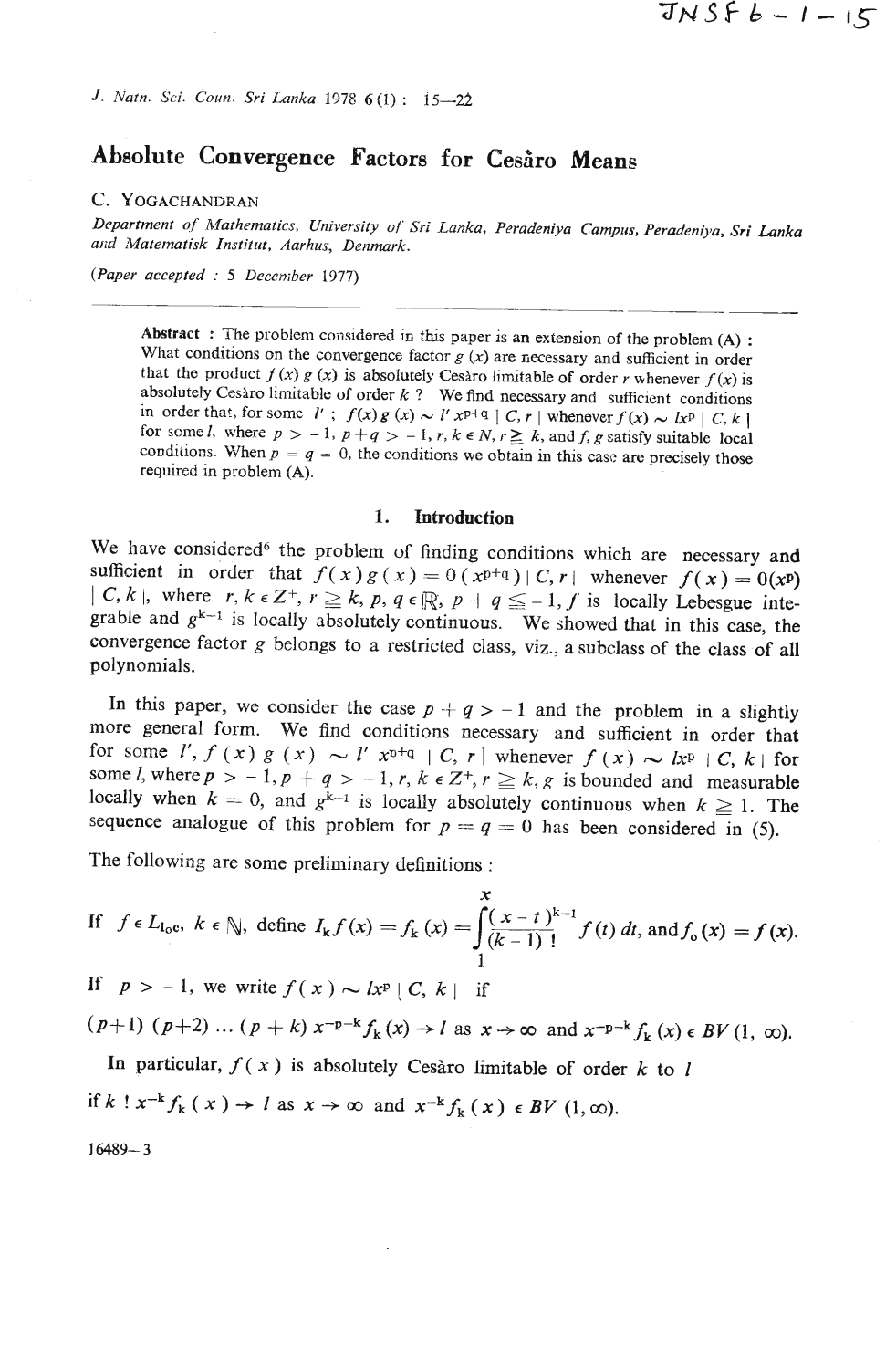#### 2. Statement of the Theorems

We assume throughout that  $p > -1$ ,  $p + q > -1$  and the local conditions stated above hold.

**Theorem 1.** (a) If  $r = k = 0$ , a necessary and sufficient condition that  $f(x) g(x) \sim l x^{p+q} C$ , 0 whenever  $f(x) \sim l x^p C$ , 0 is that  $x^{-q}g(x) \in BV(1, \infty).$ 

(b) If  $k = 0$ ,  $r = 1$ , a n.a.s.c. that  $f(x)g(x) \sim l' x^{p+q} | C, 1 |$  whenever<br>  $f'(x) \sim lx^p | C, 0 |$  is  $(i)_b : x^{-p-q-1} I x^p g(x) \in BV(1, \infty)$ .

(c) If  $k = 0$ ,  $r > 1$ , then conditions n.a.s. in order that  $f(x) g(x) \sim l' x^{p+q} | C, r |$  whenever  $f(x) \sim l x^p | C, 0 |$  are :

(i)<sub>e</sub> 
$$
\int_{1}^{x} t^{-q} g(t) dt = 0 (x) \text{ as } x \to \infty,
$$
  
(ii)<sub>e</sub> 
$$
x^{-p-q-r} I_r x^p g(x) \in BV(1, \infty).
$$

**Theorem 2.** If  $r \ge k \ge 1$ , conditions n.a.s. that  $f(x)g(x) \sim l' x^{p+q} | C, r |$ whenever  $f(x) \sim lx^p \cdot C, k$  are :

(i)  $g(x) = 0(x^q)$  as  $x \rightarrow \infty$ 

(ii) 
$$
g^{k-1}(x) = 0 \ (x^{q+1-k}) \text{ as } x \to \infty
$$

(iii)  $x^{-p-q-r} I_r x^p g(x) \in BV(1, \infty).$ 

### **3. Auxiliary Results**

In this section we give some results which will be used in the proofs of the theorems.

**Lemma 1** If  $d_{ij} = \frac{\theta^{r+1-j}}{(r+i-j)!}$ , *i*,  $j = 1, 2,... r-1$ ,  $r \in \mathbb{N}$ , then

 $D = det (d_{ij})_{(r-1) \times (r-1)} = K \theta^{r(r+1)}$  where  $k = 0$ , and  $D_{ij}$ , the cofactor of  $d_{ij}$  in *D* is given by  $D_{ij} = K_{ij} \theta^{(r-2) r+j-1}$ , where  $K_{ij}$  is independent of  $\theta$ .

This result is easily proved, by induction with respect to *r.* 

**Lemma 2** If  $n \in \mathbb{N}$ ,  $\phi^n \in AC_{loc}$ ,  $\phi(x) = 0$  ( $x^q$ ) as  $x \to \infty$ , and  $\phi^n(x) = 0$   $(x^{q-n})$ as  $x \to \infty$ , then  $\phi^{j}(x) = 0$  ( $x^{q-j}$ ) for  $j = 0, 1,...$ n.

See (I), page *309* and **(7),** Lemma l(c).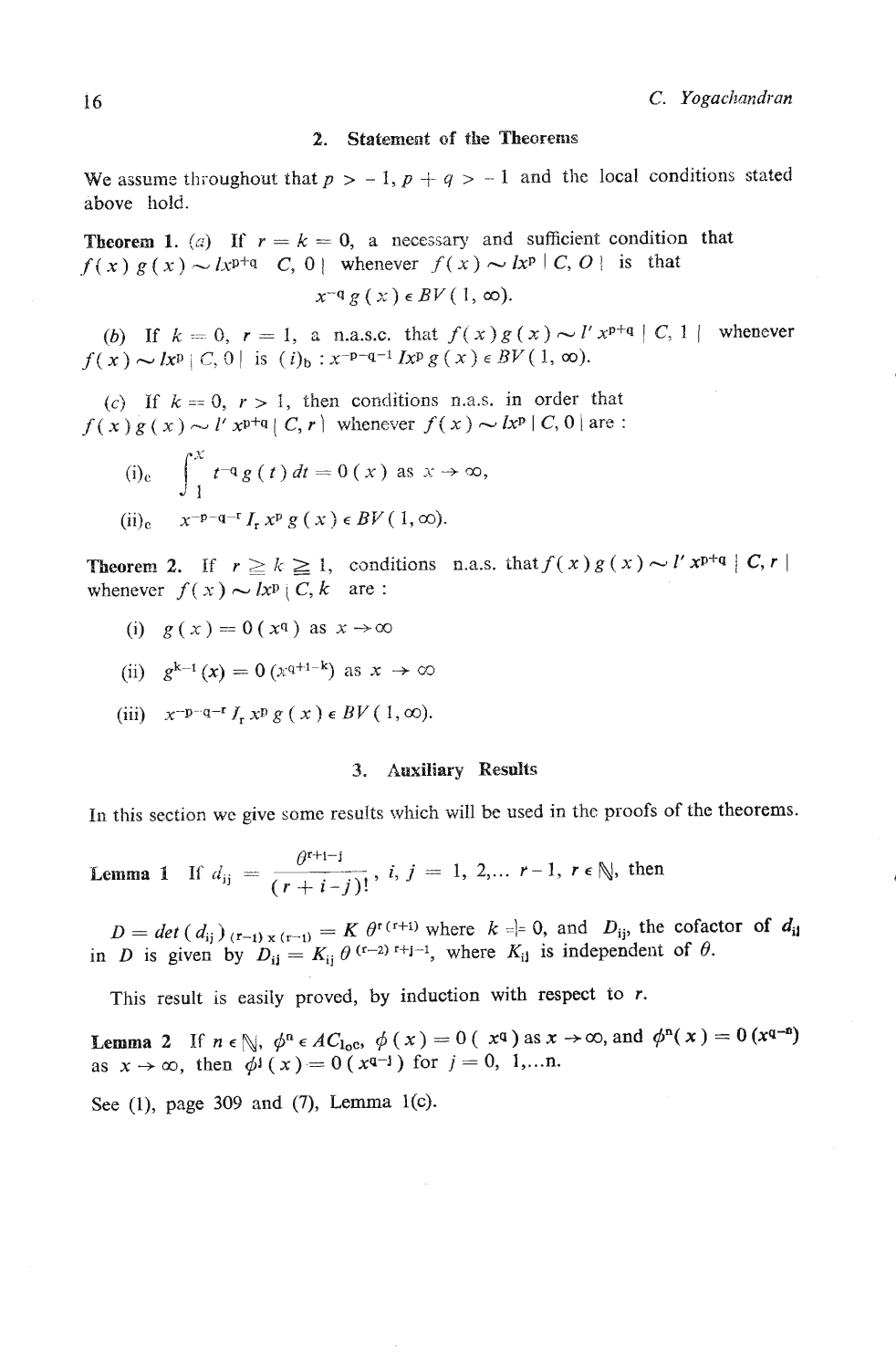**Lemma 3** Let  $a(x, t) \in L(1, x)$  for  $1 \le t \le x$ ,  $a(x, t) = 0$  for  $t > x$ , and  $v(x) = \int_{1}^{x} a(x, t) s(t) dt$ . Then a n.a.s.c. that  $v \in BV$  (1,  $\infty$ ) whenever  $s \in BV$  $(1, \infty)$  is that there exists *H* independent of t such that

$$
\int_{t}^{\infty} |d_{x} A(x, t)| \leq H \text{ for all } t \geq 1, \text{ where } A(x, t) = \int_{t}^{x} a(x, u) du.
$$

This result follows from (4) Tneorem **3** after an integration by parts. Cf. **Also**  (3) – VIII. Note that  $A(t, t) = A(t +, t) = 0$  in this case.

**Lemma 4** Let  $a(x, t)$ ,  $A(x, t)$ ,  $v(x)$  be as in Lemma 3. Let  $n \in \mathbb{Z}^+$  and  $s^n$ be the class of all real functions on  $[1, \infty)$  such that  $s^n(t)$  is absolutely continuous,

ocally and  $s \in BV(1,\infty)$ . Then, if  $V(t)= \int_{0}^{\infty} |d_{x}A(x,t)| \in L(1, T)$  for *t*  every  $T > 1$ , a necessary and sufficient condition that  $v \in BV(1, \infty)$  whenever  $s \in S^n$ is that there exists  $H$  independent of  $t$ , and a constant  $T$  such that  $V'(t) \leq H$  for almost all  $t \geq T$ .

$$
V(t) \leq H
$$
 for almost all  $t \geq T$ 

This result follows from the theorem proved in (9) after an integration by parts. **Cf.** also **(8),** Theorem 4.

**Lemma 5** If 
$$
p + k > -1
$$
,  $k' > k$  and if  $g(x) \sim lx^p | C, k$ , then  $g(x) \sim lx^p | C, k'$ .

 $\sim$  *IxP*' may be replaced by ' = 'o' ( $x^p$ )' or ' = 0 ( $x^p$ )' here. Cf. (2), Lemma 3.

**Lemma 6** If 
$$
p + k > -1
$$
,  $p + q > -1$  and  $g(x) \sim lx^p | C, k$ , then  $x^q g(x) \sim lx^{p+q} | C, k |$ .

 $\mathbf{I} \sim l\mathbf{x}^{\mathbf{p}}$  'may be replaced by  $\mathbf{I} = o(\mathbf{x}^{\mathbf{p}})$  or  $\mathbf{I} = o(\mathbf{x}^{\mathbf{p}})$  here. Cf. (2), Lemma 4.

### **4. Proofs of the Theorems**

Theorem  $l(a)$  is well known and its proof is omitted. We note at the outset that conditions (i)<sub>b</sub>, (ii)<sub>c</sub> and (iii) are necessarily satisfied, since we may take  $f(x) = Ix^p$ ,  $I \neq 0$ , in particular. Hence we assume that  $x^{-p-q-1} I_r x^p g(x) \in BV(1, \infty)$  in what follows. (1)

# **Case I** Let  $r > k$ . By repeated partial integration we have, when  $k \geq 1$ ,

$$
I_{\mathbf{r}}f(x) g(x) = \int_{1}^{x} \frac{(x-t)^{r-1}}{(r-1)!} f(t) g(t) dt = (-1)^{k} \int_{1}^{x} f_{k}(t) D^{k}f_{r}(x,t) dt \qquad (2)
$$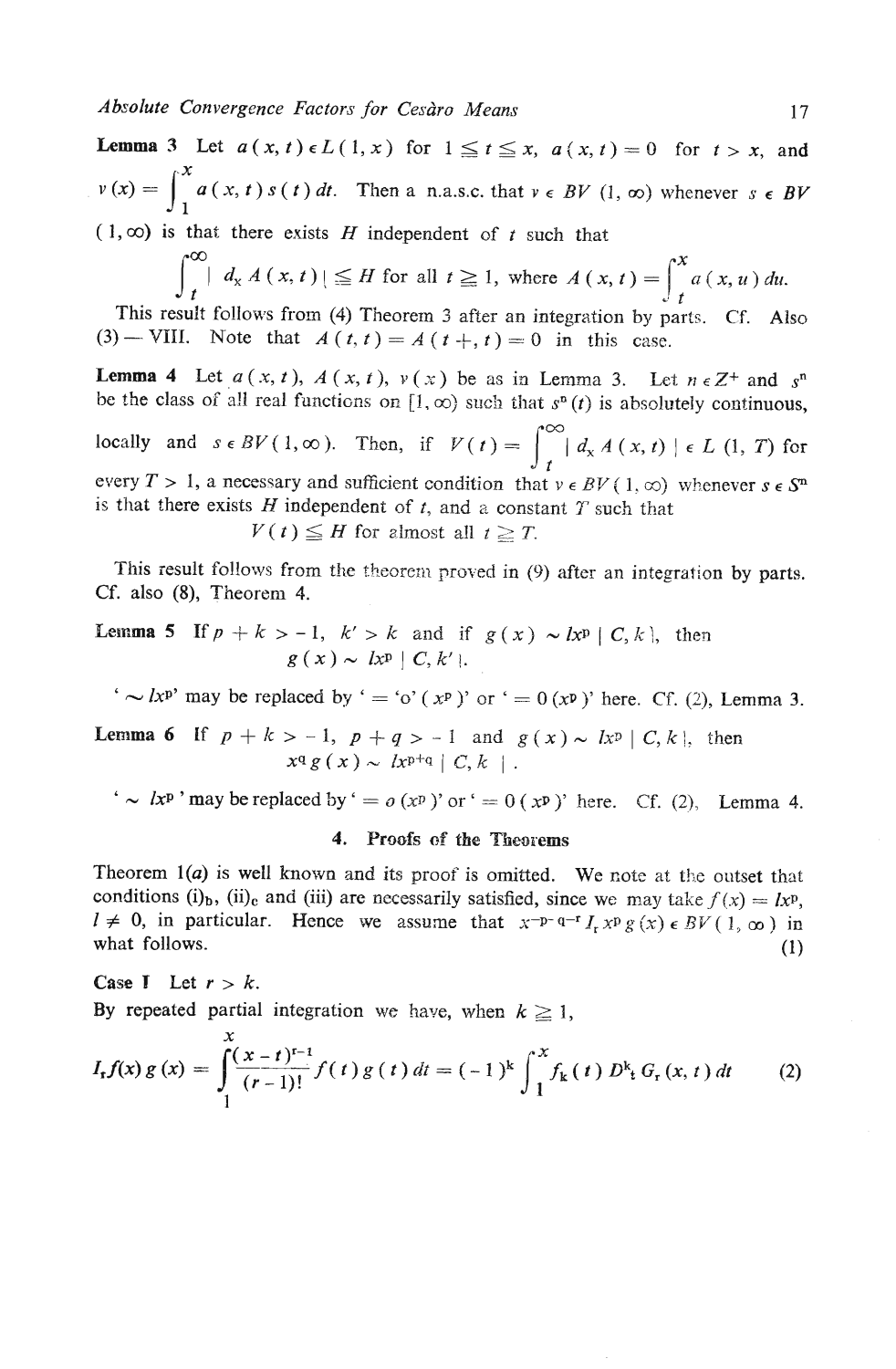*C. Yogachandran* 

where 
$$
D_t = \frac{\partial}{\partial t}
$$
 and  $G_r(x, t) = \frac{(x-t)^{r-1}}{(r-1)!} g(t)$ .

This formula holds for  $k=0$  too.

Define  $s(t) = t^{-p-k} f_k(t)$ ,  $a(x, t) = (-1)^k t^{p+k} x^{-p-q-t} D_k^k G_r(x, t)$  and

$$
A(x, t) = \int_{t}^{x} a(x, u) du.
$$

Then,  $x^{-p-q-r} I_r f(x) g(x) = v(x) = \int_{1}^{x} a(x,t) s(t) dt$ ,  $(3)$ 

and we want n.a.s.c. in order that  $v \in BV(1, \infty)$  whenever  $s \in BV(1, \infty)$  when  $k = 0$ , and whenever  $s \in S^{k-1}$  when  $k \ge 1$ .

Now, 
$$
A(x, t) = \int_{1}^{x} x^{-p-q-r} u^{p+k} D_{u}^{k} G_{r}(x, u) du - \int_{1}^{t} x^{-p-q-r} u^{p+k} D_{u}^{k} G^{r}(x, u) du
$$

$$
= (-1)^{k} x^{-p-q-r} (p+1) \dots (p+k) I_{r} x^{p} g(x) - x^{-p-q-r} \sum_{m=0}^{r-1} c_{m} x^{r-m-1} \int_{1}^{t} u^{p+k}
$$
  
*D<sup>k</sup> u<sup>m</sup> g(u) du* (4)

where  $c_m = \frac{(-1)^m}{(r-1)!} {r-1 \choose m}$ , by partial integration and the binomial theorem.

By (1) and (4) it follows that  $V(t)$  is bounded and hence Lebesgue integrable locally.

Thus, applying Lemma 3 when  $k = 0$  and Lemma 4 when  $k \ge 1$ , we get the n.a.s.c.  $\int_{1}^{\infty} | d_{x} A(x, t) | = 0 (1)$ , which, by (1) and (4) reduces to  $\int_{t}^{\infty} | d_{x} (x^{-p-q-r} \int_{1}^{t} u^{p+k} D^{k} u G_{r} (x, u) du ) | = 0$  (1)  $(5)$ 

When  $k = 0$ ,  $r = 1$ , it immediately follows that  $(i)$ <sub>b</sub> implies (5), and hence  $(i)$ <sub>b</sub> is both necessary and sufficient.

When  $k = 0$ ,  $r > 1$  repeated partial integration gives

$$
\int_{1}^{t} \frac{(x-u)^{r-1}}{(r-1)!} u^{p} g(u) du = \sum_{m=1}^{r} \frac{(x-t)^{r-m}}{(r-m)!} I_{m} t^{p} g(t)
$$
(6)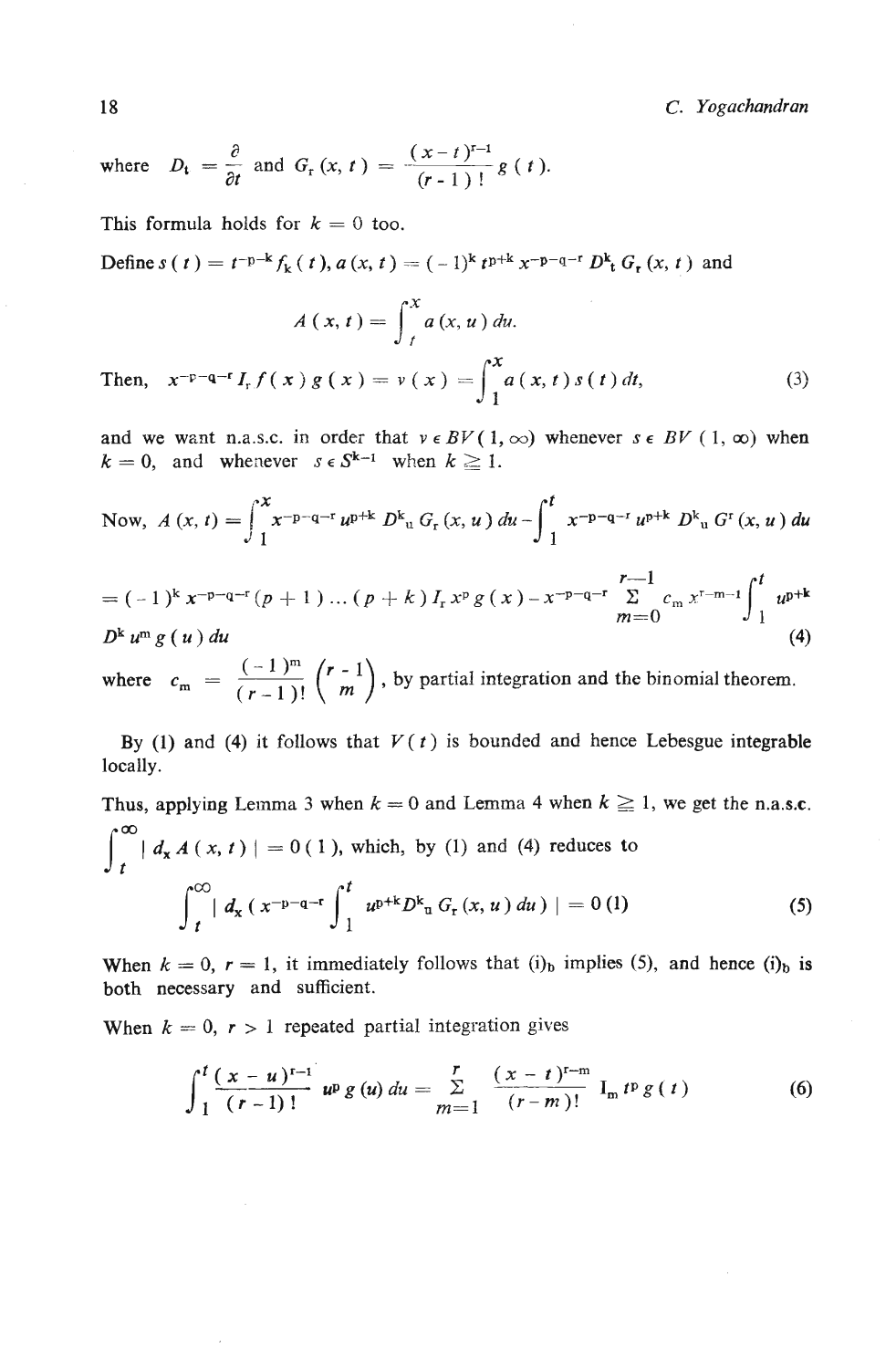*Absc,lute Convergence Factors .for Cesdro Means* **19** 

Since (1) holds,  $\int_{0}^{\infty} | d_{x} (x^{-p-q-r} I_{r} t^{p} g(t)) | = | I_{r} t^{p} g(t) | t^{-p-q-r} = 0$  (1), and **hence, by** *(6),* **condition (5) reduces to** 

$$
\int_{t}^{\infty} | d_{x} \left( x^{-p-q-r} \sum_{m=1}^{r-1} \frac{(x-t)^{r-m}}{(r-m)!} I_{m} t^{p} g(t) \right) | = 0 (1) \qquad (7)
$$

If (i)<sub>c</sub> holds, then by Lemmas 4 and 5, we get

 $t^{p}g(t) = 0$  ( $t^{p+q}$ )(C, m) for  $m = 0, 1,...r-1$ .

Hence  $\int_{-1}^{\infty} |d_{x} (x^{-p-q-r} (x-t)^{r-m} I_{m} t^{p} g(t))| = |I_{m} t^{p} g(t)| \int_{-1}^{\infty} |d_{x} (x^{-p-q-r} g(t))|$  $(x - t)^{r-m}$  = 0 ( $t^{p+q+m}$ ).  $A_1 t^{-p-q-m} = 0$  (1) for every *m*, showing that (7) holds.

**Thus (i), and (ii), are sufficient in** this **case, and only the necessity or (i), need be established.** 

**By** Lemma 5, since  $f(x)g(x) \sim 1^{x} p+q$   $C, r+1$  for  $i=0,1,..., (7)$  holds with *r* replaced by  $r + i$ .

Thus 
$$
\int_{t}^{\infty} |d_{x} \left( x^{-p-q-r-1} \left( \sum_{j=1}^{r-1} + \sum_{j=r}^{r+i-1} \right) \left[ \frac{(x-t)^{r+1}}{(r+i-j)!} I_{j} t^{p} g(t) \right] \right) | = 0 \text{ (1)},
$$

**which** reduces **to** 

$$
\int_{t}^{\infty} | d_{x} \left( x^{-p-q-r-i} \sum_{j=1}^{r-1} \frac{(x-t)^{r+1-j}}{(r+i-j)!} I_{j} t^{p} g(t) \right) | = 0 (1), \qquad (8)
$$

since 
$$
\int_{t}^{\infty} | d_{x} (x^{-p-q-r-i} (x-t)^{r+1-i} I_{j} t^{p} g(t)) | = 0 (t^{p+q+j}). A_{2} t^{-p-q-i}
$$

$$
= 0 (1) \text{ for } j = r, \dots, r + i - 1.
$$

(8) gives  $\int_{t}^{\infty} | d_x \phi_i(x, t) | = 0$  (1), where  $x^{p+q+r+1}\phi_i(x, t) = \sum_{i=1}^{r-1} \frac{(x-t)^{r+i-j}}{(r+i-j)!} I_i t^p g(t), i = 1, ...r-1.$ 

Solving this system of linear equations for  $I_i t^p g(t)$ , we get

$$
I_{j} t^{p} g(t) = D^{-1} \sum_{i=1}^{r-1} D_{ij} x^{p+q+r+1} \phi_{i}(x, t) \text{ for } j = 1,...r-1, \text{ where by}
$$

**(9)**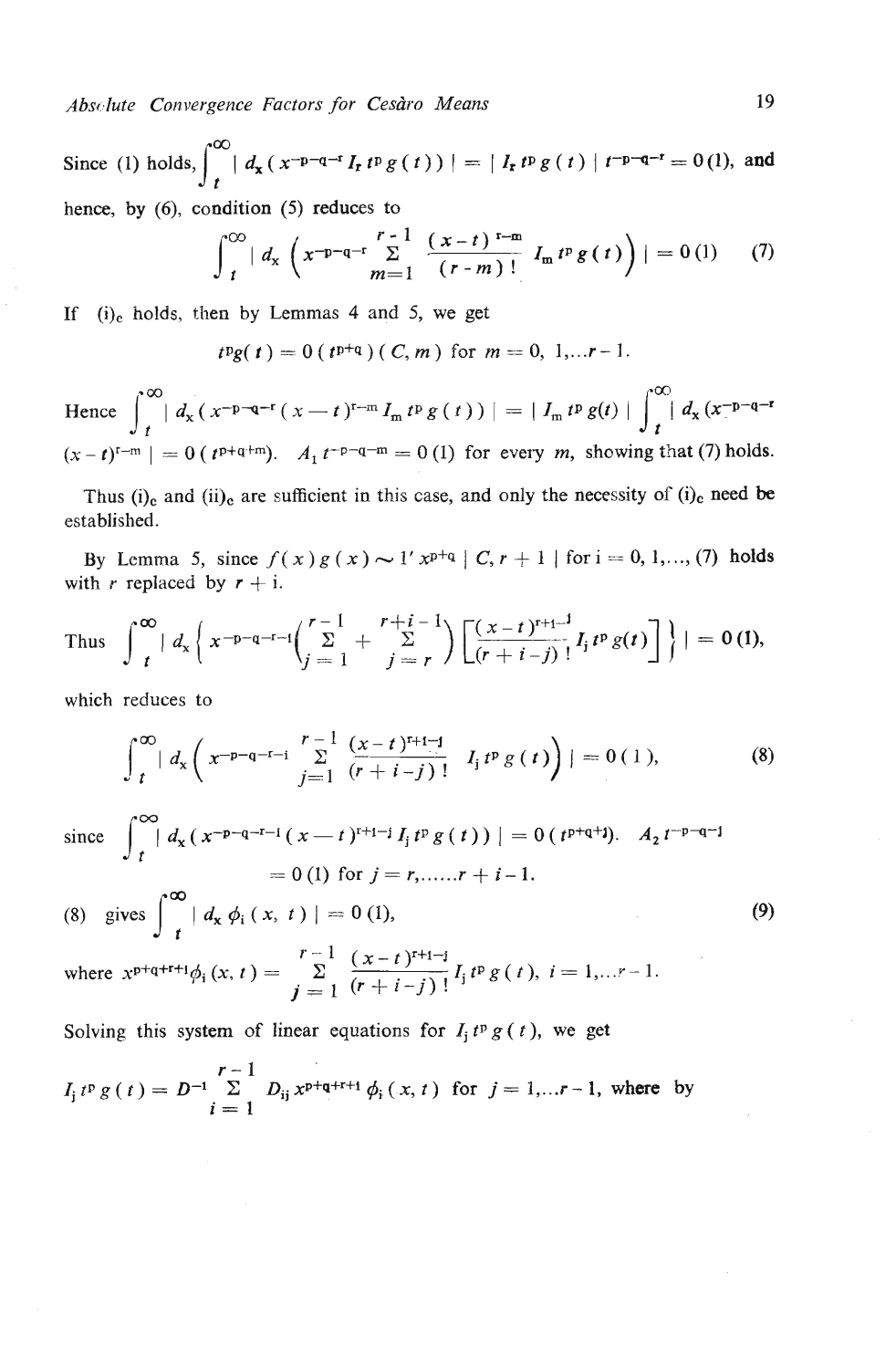**Lemma** 1,  $D = K(x-t)^{r(r-1)}$ ,  $K \neq 0$ ,  $D_{i,j} = K_{i,j}(x-t)^{(r-2) r+j-i}$ ,  $K_{ii}$  being independent of x and t.

Hence  $I_t^p g(t) = K^{-1} (x - t)^{-r(r-1)} \sum_{n=1}^{r-1} D_{n} x^{p+q+r+1} \phi_i(x, t)$  giving  $i=1$ 

$$
\frac{K(x-t)^{r(t-1)}H^p g(t)}{x^{rt-r+1}+p+q} = \sum_{i=1}^{r-1} K_{i1} \phi_i(x,t) \left[ \frac{(x-t)}{x} \right]^{(r-1)^2-i}
$$
(10)

Now (9) implies that  $\int_{t}^{\infty} | d_x \left\{ \frac{(x-t)^8}{x^8} \phi_i(x, t) \right\} | = 0$  (1) for any  $s \in \mathbb{N}$ .

**Putting s** =  $(r-1)^2 - i$ , we get  $\int_{t}^{\infty} | d_x \left\{ \left[ \frac{(x-t)}{x} \right]^{(x-1)^2 - i} \phi_i(x,t) \right\} | = 0$  (1),

and thus (10) gives  $\int_{1}^{\infty} | d_x \left( \frac{(x-t)^{r(r-1)}}{x^{r^2-r+1+p+q}} \right) d_x \left( \frac{(x-t)^{r(r-1)}}{x^{r^2-r+1+p+q}} \right) dx$  = 0 (1).

i.e.  $I^{IP}g(t)$  |.  $A_3 t^{-p-q-1} = 0$  (1), which gives  $(i)$ <sub>c</sub> by Lemma 6, and thus Theorem 1 **is complete.** 

**Proof of Theorem 2** Sufficiency. We see that (i) and (ii) imply

$$
g^{j}(t) = 0(t^{p-1}), j = 0, 1,...k-1, by Lemma 2.
$$
 (11)

**Now, (5) may be written** 

$$
\int_{t}^{\infty} |d_{x} \left\{ x^{-p-q-r} \int_{1}^{t} u^{p+k} du \left[ \sum_{m=0}^{r-1} a_{m} x^{-r-m-1} \sum_{n=0}^{k} b_{m} u^{m-n} g^{kn}(u) \right] \right\} | = 0 \tag{12}
$$

where  $a_m = (-1)^m {r-1 \choose m}$  and  $b_{mn} = {k \choose n} m (m-1) ... (m-n+1)$ .

Now 
$$
\int_{t}^{\infty} | d_x \{ x^{-p-q-m-1} \int_{1}^{t} u^{p+k} u^{m} g^{k-n} (u) du \} |
$$

 $\int_{0}^{\infty} \int_{-\infty}^{0} d_{x} x^{-p-q-m-1} |0 (u^{p+q+m})| = 0$  (1) for  $m = 0, 1...$  and  $n = 1...k$  by (11) and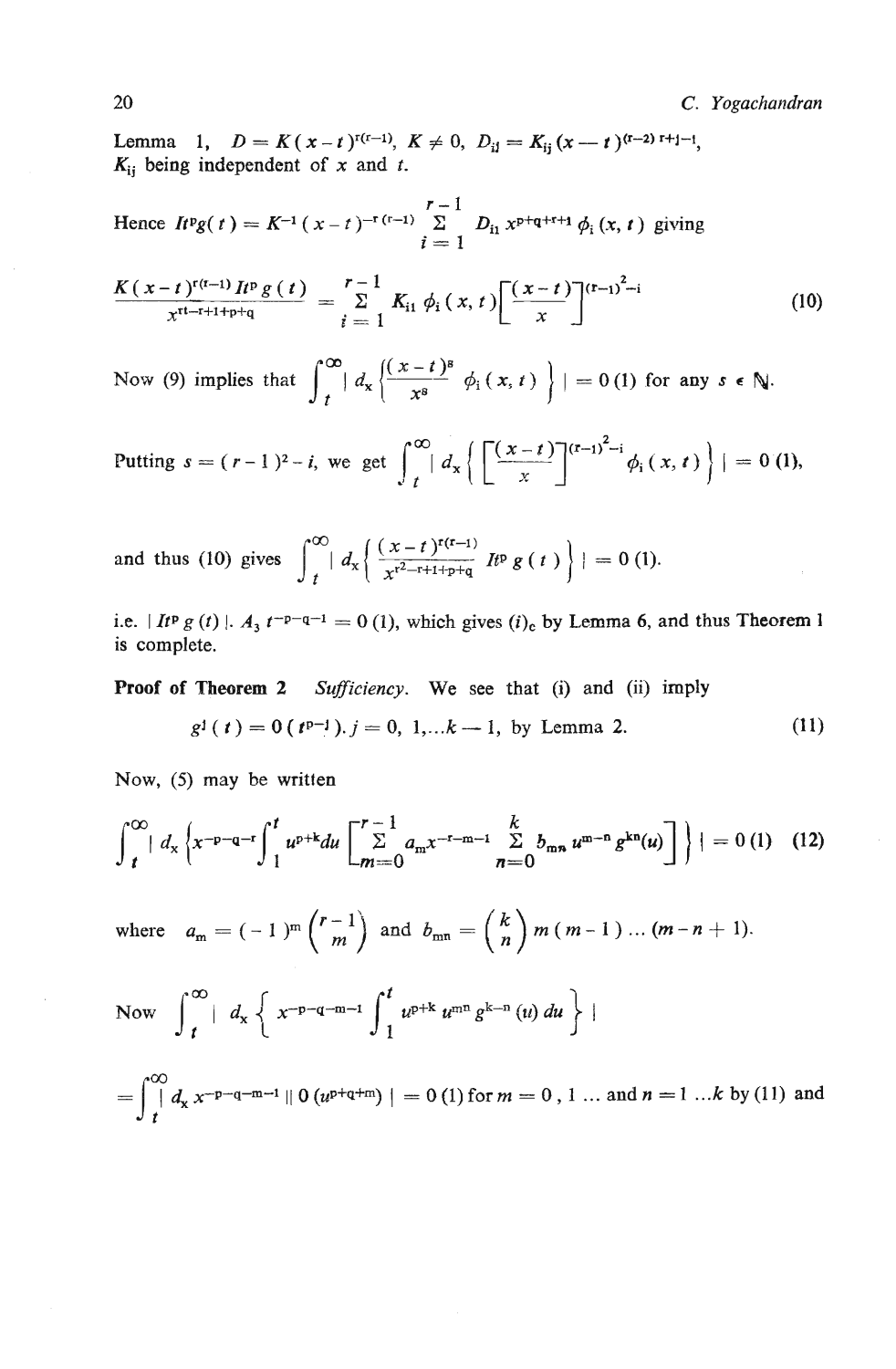$$
\int_{t}^{\infty} |d_{x} \{ x^{-pq-m-1} \int_{1}^{t} u^{p+k+m} g^{k} (u) du \} |
$$
  
= 
$$
\int_{t}^{\infty} |d_{x} \{ x^{-p-q-m-1} ( [u^{p+k+m} g^{k-1} (u) ]_{1}^{t} - \int_{1}^{t} (p+k+m) u^{p+k+m+1} g^{k-1} (u) du ) \} |
$$
  
= 0 (1) for  $m = 0$  1 ... by (ii).

Thus (12) holds proving the sufficiency of (i) (ii) and (iii).

*Necessity* We show that (5) implies (i) and (ii).

The proof is by induction. Assume that  $(5)_k = k_1$  implies (i) and (ii) $k = k_1$ .

Suppose  $k = k_1 + 1$ . Then by lemma 5 (iii) and  $(5)_k = k_1 + 1$  are necessary,

and by the inductive assumption (i) and (ii) 
$$
k = k_1
$$
 are necessary.  
\nAlso, 
$$
\int_{1}^{t} u^{p+k_1} D_{u^{k_1}} G_r(x, u) du + \int_{1}^{t} \frac{u^{p+k_1+1}}{p+k_1+1} D_{u^{k_1}} G_r(x, u) du
$$
\n
$$
= \frac{t^{p+k_1+1}}{p+k_1+1} D_{t^{k_1}} G_r(x, t) + \sum_{m=0}^{r-1} a_m x^{r-m-1}, \text{where } a_m \text{ is constant, and hence,}
$$

since  $(ii)_{k} = k_1$  and  $(ii)_{k} = k_1 + 1$  hold, it is necessary that

$$
= \frac{1}{p+k_1+1} D_t^{k_1} G_r(x,t) + \frac{2}{m} \sum_{j=0}^{n} a_{m} x^{t-m-j}
$$
, where  $a_{m}$  is constant, and hence,  
\nsince (ii) $k = k_1$  and (ii) $k = k_1 + 1$  hold, it is necessary that  
\n
$$
\int_{t}^{\infty} |d_{x} \{ x^{-p-q-r} t^{p+k_1+1} D_t^{k} G_r(x,t) \} |
$$
\n
$$
= \int_{t}^{\infty} |d_{x} \left\{ x^{-p-q-r} t^{p+k_1+1} \sum_{k=0}^{k_1} (-1)^{k} {k_1 \choose j} \frac{(x-t)^{r-1}}{(r-j-1)!} g^{k_1-1}(t) \right\} | = 0 (1) (13)
$$

Now 
$$
\int_{t}^{\infty} |d_{x} \{ x^{-p-q-r} t^{p+k_{1}+1} (x-t)^{r-j-1} g^{k_{1}-j} (t) \} |
$$
  
=  $t^{p+k_{1}+1} .0$   $(t^{q+j-k_{1}}) . d_{4} t^{-p-q-j-1} = 0$  (1) for  $j = 1, 2, ... k_{1}$  by (i) and (ii) $k_{1}$  (14)

(13) and (14) give  $\int_{t}^{\infty} |d_{x} \{ x^{-p-q-r} t^{p+k_{1}+1} (x-t)^{r-1} g^{k_{1}}(t) \} | = 0$  (1) and hence  $g^{k_1}$  (t) = 0 (t<sup>q-k<sub>1</sub>), which is (ii)  $k=k_1+1$ , and by induction, we get the necessity.</sup>